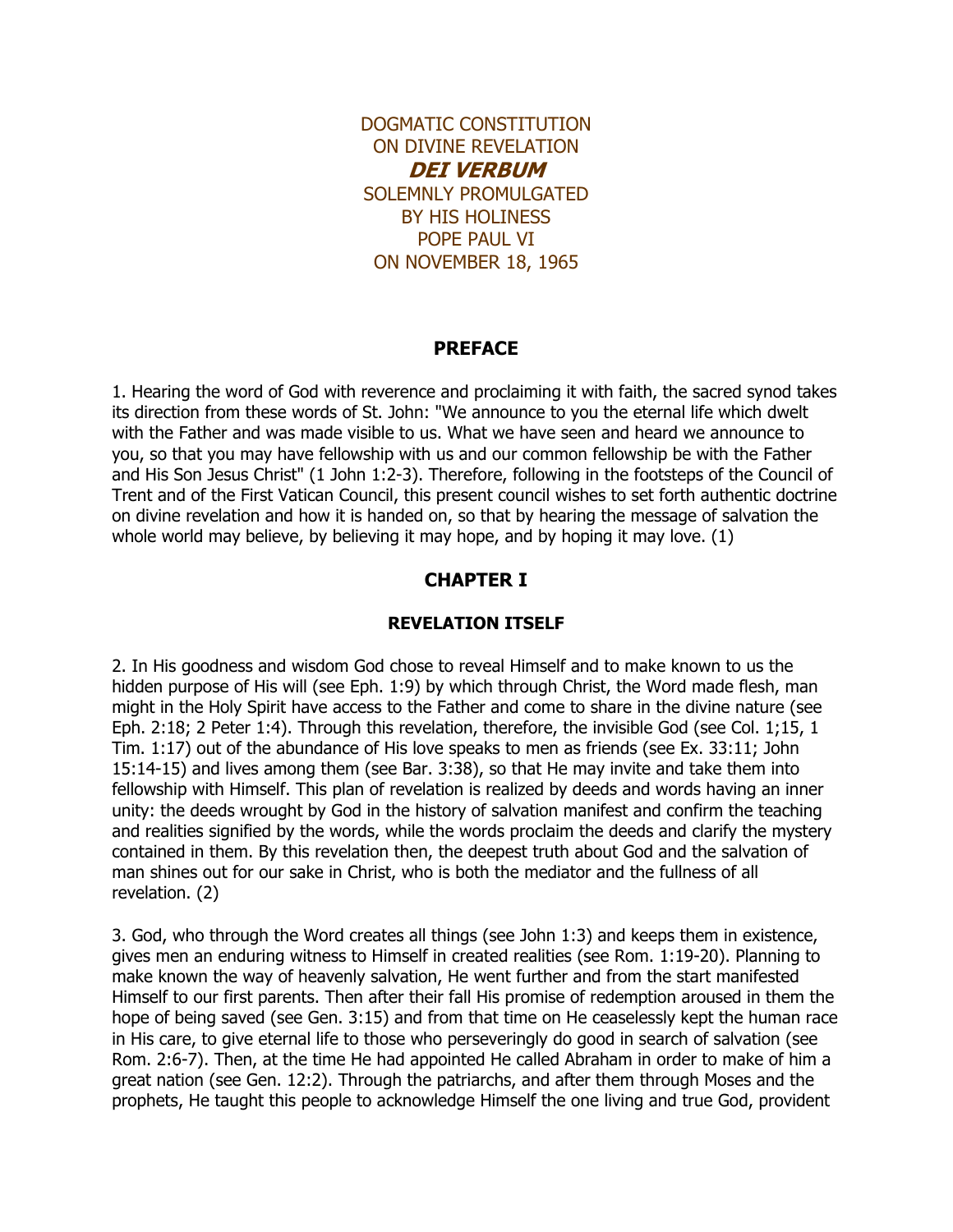father and just judge, and to wait for the Savior promised by Him, and in this manner prepared the way for the Gospel down through the centuries.

4. Then, after speaking in many and varied ways through the prophets, "now at last in these days God has spoken to us in His Son" (Heb. 1:1-2). For He sent His Son, the eternal Word, who enlightens all men, so that He might dwell among men and tell them of the innermost being of God (see John 1:1-18). Jesus Christ, therefore, the Word made flesh, was sent as "a man to men." (3) He "speaks the words of God" (John 3;34), and completes the work of salvation which His Father gave Him to do (see John 5:36; John 17:4). To see Jesus is to see His Father (John 14:9). For this reason Jesus perfected revelation by fulfilling it through his whole work of making Himself present and manifesting Himself: through His words and deeds, His signs and wonders, but especially through His death and glorious resurrection from the dead and final sending of the Spirit of truth. Moreover He confirmed with divine testimony what revelation proclaimed, that God is with us to free us from the darkness of sin and death, and to raise us up to life eternal.

The Christian dispensation, therefore, as the new and definitive covenant, will never pass away and we now await no further new public revelation before the glorious manifestation of our Lord Jesus Christ (see 1 Tim. 6:14 and Tit. 2:13).

5. "The obedience of faith" (Rom. 16:26; see 1:5; 2 Cor 10:5-6) "is to be given to God who reveals, an obedience by which man commits his whole self freely to God, offering the full submission of intellect and will to God who reveals," (4) and freely assenting to the truth revealed by Him. To make this act of faith, the grace of God and the interior help of the Holy Spirit must precede and assist, moving the heart and turning it to God, opening the eyes of the mind and giving "joy and ease to everyone in assenting to the truth and believing it." (5) To bring about an ever deeper understanding of revelation the same Holy Spirit constantly brings faith to completion by His gifts.

6. Through divine revelation, God chose to show forth and communicate Himself and the eternal decisions of His will regarding the salvation of men. That is to say, He chose to share with them those divine treasures which totally transcend the understanding of the human mind. (6)

As a sacred synod has affirmed, God, the beginning and end of all things, can be known with certainty from created reality by the light of human reason (see Rom. 1:20); but teaches that it is through His revelation that those religious truths which are by their nature accessible to human reason can be known by all men with ease, with solid certitude and with no trace of error, even in this present state of the human race. (7)

# **CHAPTER II**

### **HANDING ON DIVINE REVELATION**

7. In His gracious goodness, God has seen to it that what He had revealed for the salvation of all nations would abide perpetually in its full integrity and be handed on to all generations. Therefore Christ the Lord in whom the full revelation of the supreme God is brought to completion (see 2 Cor. 1:20; 3:13; 4:6), commissioned the Apostles to preach to all men that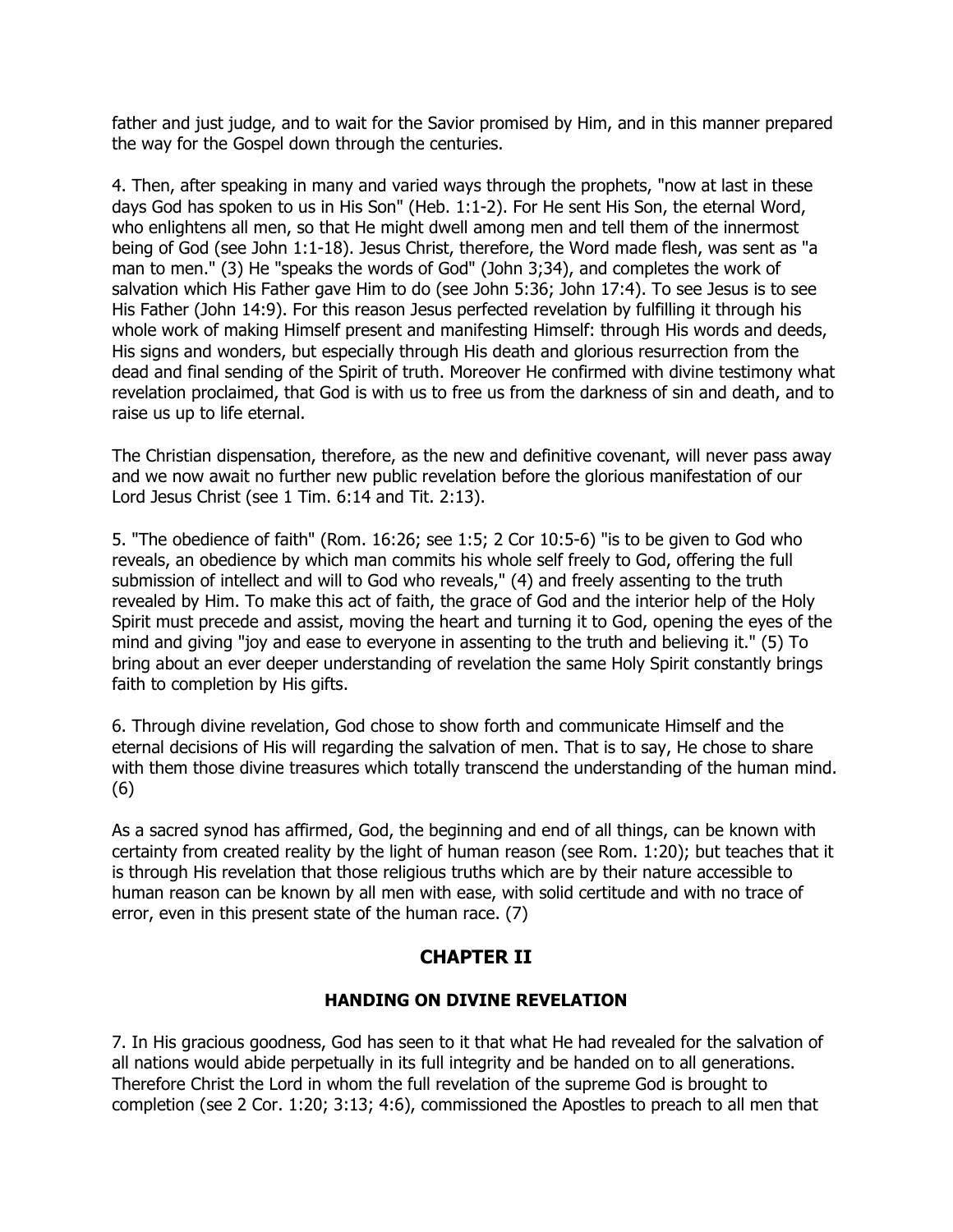Gospel which is the source of all saving truth and moral teaching, (1) and to impart to them heavenly gifts. This Gospel had been promised in former times through the prophets, and Christ Himself had fulfilled it and promulgated it with His lips. This commission was faithfully fulfilled by the Apostles who, by their oral preaching, by example, and by observances handed on what they had received from the lips of Christ, from living with Him, and from what He did, or what they had learned through the prompting of the Holy Spirit. The commission was fulfilled, too, by those Apostles and apostolic men who under the inspiration of the same Holy Spirit committed the message of salvation to writing. (2)

But in order to keep the Gospel forever whole and alive within the Church, the Apostles left bishops as their successors, "handing over" to them "the authority to teach in their own place."(3) This sacred tradition, therefore, and Sacred Scripture of both the Old and New Testaments are like a mirror in which the pilgrim Church on earth looks at God, from whom she has received everything, until she is brought finally to see Him as He is, face to face (see 1) John 3:2).

8. And so the apostolic preaching, which is expressed in a special way in the inspired books, was to be preserved by an unending succession of preachers until the end of time. Therefore the Apostles, handing on what they themselves had received, warn the faithful to hold fast to the traditions which they have learned either by word of mouth or by letter (see 2 Thess. 2:15), and to fight in defense of the faith handed on once and for all (see Jude 1:3) (4) Now what was handed on by the Apostles includes everything which contributes toward the holiness of life and increase in faith of the peoples of God; and so the Church, in her teaching, life and worship, perpetuates and hands on to all generations all that she herself is, all that she believes.

This tradition which comes from the Apostles develop in the Church with the help of the Holy Spirit. (5) For there is a growth in the understanding of the realities and the words which have been handed down. This happens through the contemplation and study made by believers, who treasure these things in their hearts (see Luke, 2:19, 51) through a penetrating understanding of the spiritual realities which they experience, and through the preaching of those who have received through Episcopal succession the sure gift of truth. For as the centuries succeed one another, the Church constantly moves forward toward the fullness of divine truth until the words of God reach their complete fulfillment in her.

The words of the holy fathers witness to the presence of this living tradition, whose wealth is poured into the practice and life of the believing and praying Church. Through the same tradition the Church's full canon of the sacred books is known, and the sacred writings themselves are more profoundly understood and unceasingly made active in her; and thus God, who spoke of old, uninterruptedly converses with the bride of His beloved Son; and the Holy Spirit, through whom the living voice of the Gospel resounds in the Church, and through her, in the world, leads unto all truth those who believe and makes the word of Christ dwell abundantly in them (see Col. 3:16).

9. Hence there exists a close connection and communication between sacred tradition and Sacred Scripture. For both of them, flowing from the same divine wellspring, in a certain way merge into a unity and tend toward the same end. For Sacred Scripture is the word of God inasmuch as it is consigned to writing under the inspiration of the divine Spirit, while sacred tradition takes the word of God entrusted by Christ the Lord and the Holy Spirit to the Apostles,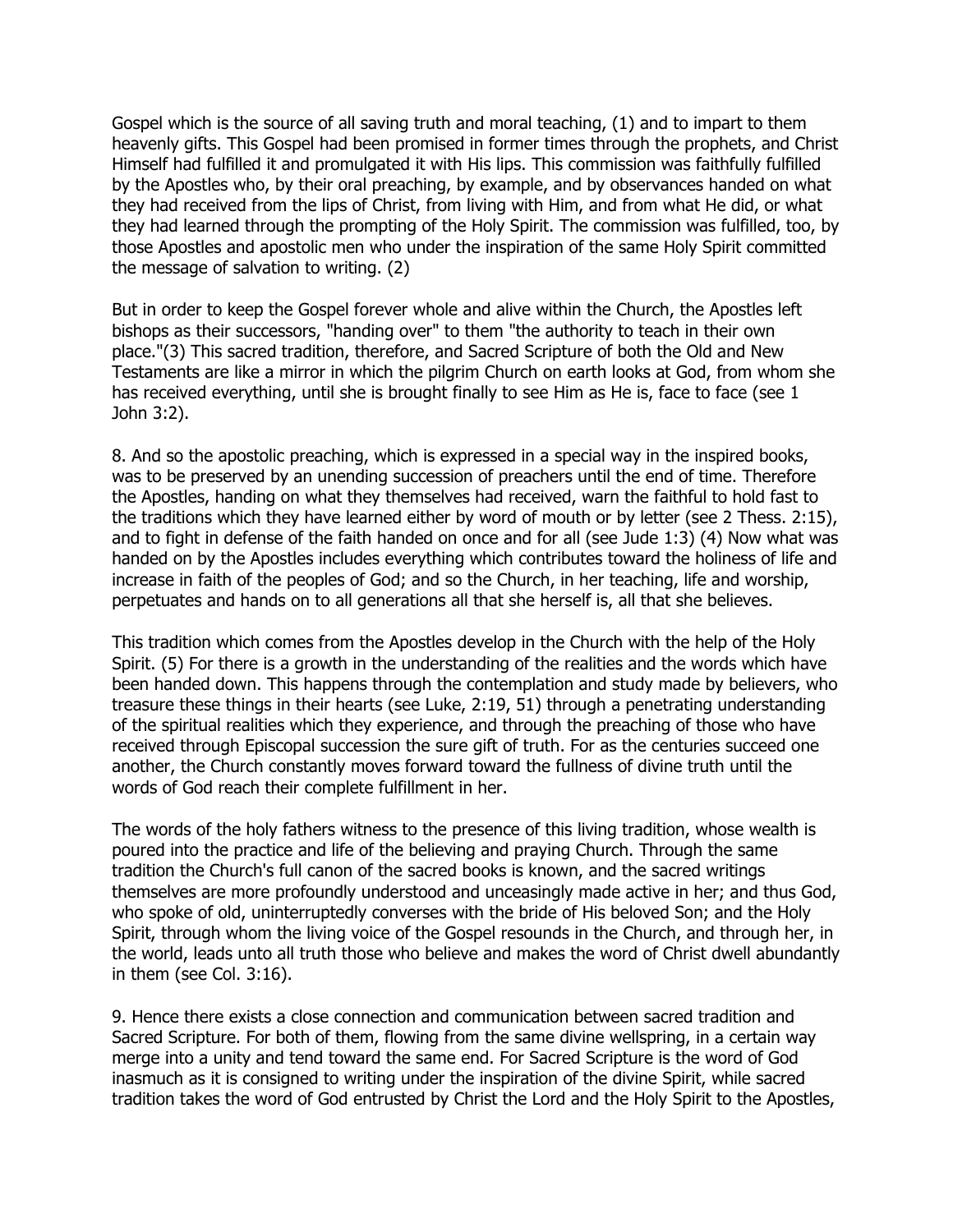and hands it on to their successors in its full purity, so that led by the light of the Spirit of truth, they may in proclaiming it preserve this word of God faithfully, explain it, and make it more widely known. Consequently it is not from Sacred Scripture alone that the Church draws her certainty about everything which has been revealed. Therefore both sacred tradition and Sacred Scripture are to be accepted and venerated with the same sense of loyalty and reverence.(6)

10. Sacred tradition and Sacred Scripture form one sacred deposit of the word of God, committed to the Church. Holding fast to this deposit the entire holy people united with their shepherds remain always steadfast in the teaching of the Apostles, in the common life, in the breaking of the bread and in prayers (see Acts 2, 42, Greek text), so that holding to, practicing and professing the heritage of the faith, it becomes on the part of the bishops and faithful a single common effort. (7)

But the task of authentically interpreting the word of God, whether written or handed on, (8) has been entrusted exclusively to the living teaching office of the Church, (9) whose authority is exercised in the name of Jesus Christ. This teaching office is not above the word of God, but serves it, teaching only what has been handed on, listening to it devoutly, guarding it scrupulously and explaining it faithfully in accord with a divine commission and with the help of the Holy Spirit, it draws from this one deposit of faith everything which it presents for belief as divinely revealed.

It is clear, therefore, that sacred tradition, Sacred Scripture and the teaching authority of the Church, in accord with God's most wise design, are so linked and joined together that one cannot stand without the others, and that all together and each in its own way under the action of the one Holy Spirit contribute effectively to the salvation of souls.

# **CHAPTER III**

### **SACRED SCRIPTURE, ITS INSPIRATION AND DIVINE INTERPRETATION**

11. Those divinely revealed realities which are contained and presented in Sacred Scripture have been committed to writing under the inspiration of the Holy Spirit. For holy mother Church, relying on the belief of the Apostles (see John 20:31; 2 Tim. 3:16; 2 Peter 1:19-20, 3:15-16), holds that the books of both the Old and New Testaments in their entirety, with all their parts, are sacred and canonical because written under the inspiration of the Holy Spirit, they have God as their author and have been handed on as such to the Church herself.(1) In composing the sacred books, God chose men and while employed by Him (2) they made use of their powers and abilities, so that with Him acting in them and through them, (3) they, as true authors, consigned to writing everything and only those things which He wanted. (4)

Therefore, since everything asserted by the inspired authors or sacred writers must be held to be asserted by the Holy Spirit, it follows that the books of Scripture must be acknowledged as teaching solidly, faithfully and without error that truth which God wanted put into sacred writings (5) for the sake of salvation. Therefore "all Scripture is divinely inspired and has its use for teaching the truth and refuting error, for reformation of manners and discipline in right living, so that the man who belongs to God may be efficient and equipped for good work of every kind" (2 Tim. 3:16-17, Greek text).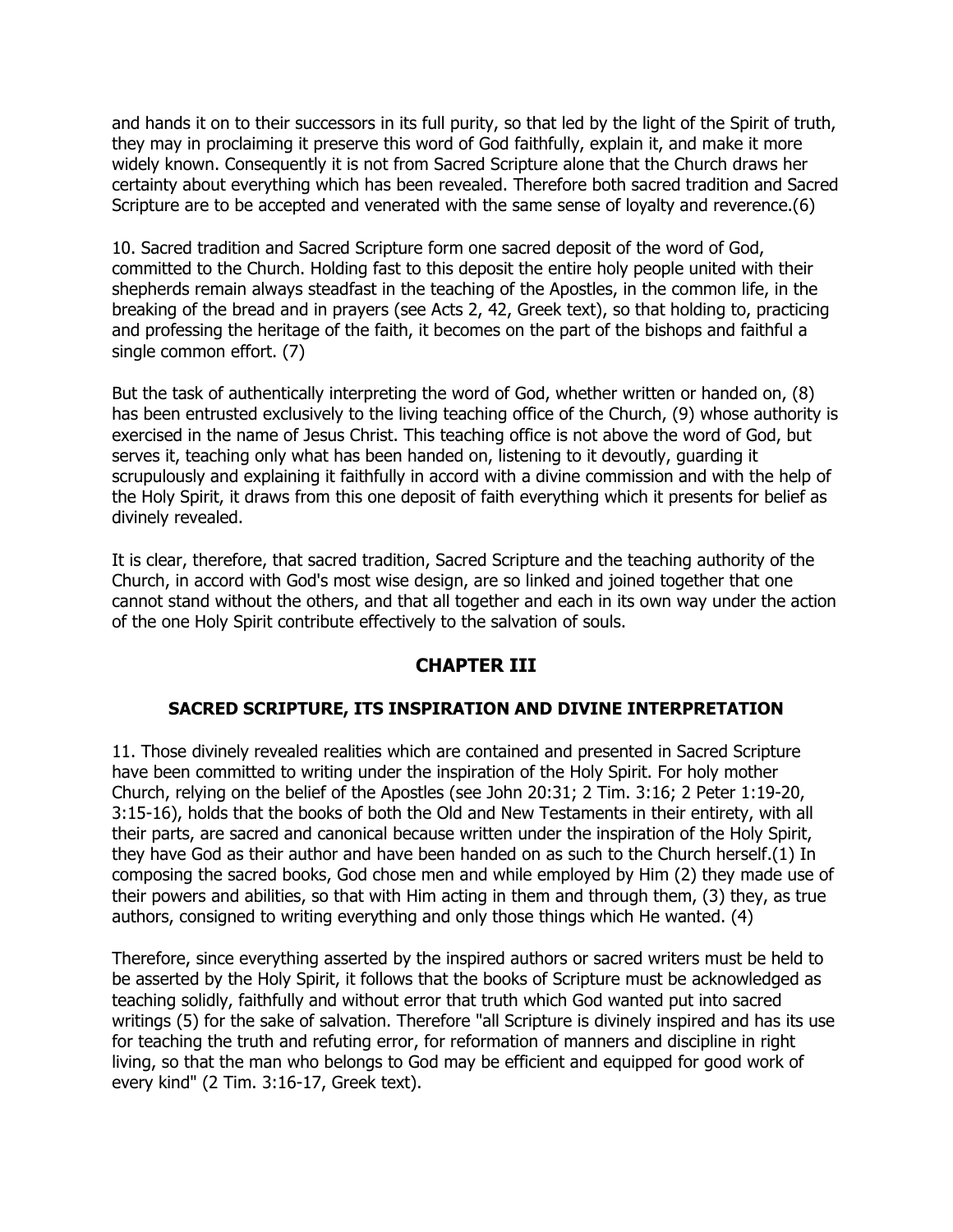12. However, since God speaks in Sacred Scripture through men in human fashion, (6) the interpreter of Sacred Scripture, in order to see clearly what God wanted to communicate to us, should carefully investigate what meaning the sacred writers really intended, and what God wanted to manifest by means of their words.

To search out the intention of the sacred writers, attention should be given, among other things, to "literary forms." For truth is set forth and expressed differently in texts which are variously historical, prophetic, poetic, or of other forms of discourse. The interpreter must investigate what meaning the sacred writer intended to express and actually expressed in particular circumstances by using contemporary literary forms in accordance with the situation of his own time and culture. (7) For the correct understanding of what the sacred author wanted to assert, due attention must be paid to the customary and characteristic styles of feeling, speaking and narrating which prevailed at the time of the sacred writer, and to the patterns men normally employed at that period in their everyday dealings with one another. (8)

But, since Holy Scripture must be read and interpreted in the sacred spirit in which it was written, (9) no less serious attention must be given to the content and unity of the whole of Scripture if the meaning of the sacred texts is to be correctly worked out. The living tradition of the whole Church must be taken into account along with the harmony which exists between elements of the faith. It is the task of exegetes to work according to these rules toward a better understanding and explanation of the meaning of Sacred Scripture, so that through preparatory study the judgment of the Church may mature. For all of what has been said about the way of interpreting Scripture is subject finally to the judgment of the Church, which carries out the divine commission and ministry of guarding and interpreting the word of God. (10)

13. In Sacred Scripture, therefore, while the truth and holiness of God always remains intact, the marvelous "condescension" of eternal wisdom is clearly shown, "that we may learn the gentle kindness of God, which words cannot express, and how far He has gone in adapting His language with thoughtful concern for our weak human nature." (11) For the words of God, expressed in human language, have been made like human discourse, just as the word of the eternal Father, when He took to Himself the flesh of human weakness, was in every way made like men.

### **CHAPTER IV**

### **THE OLD TESTAMENT**

14. In carefully planning and preparing the salvation of the whole human race the God of infinite love, by a special dispensation, chose for Himself a people to whom He would entrust His promises. First He entered into a covenant with Abraham (see Gen. 15:18) and, through Moses, with the people of Israel (see Ex. 24:8). To this people which He had acquired for Himself, He so manifested Himself through words and deeds as the one true and living God that Israel came to know by experience the ways of God with men. Then too, when God Himself spoke to them through the mouth of the prophets, Israel daily gained a deeper and clearer understanding of His ways and made them more widely known among the nations (see Ps. 21:29; 95:1-3; Is. 2:1-5; Jer. 3:17). The plan of salvation foretold by the sacred authors, recounted and explained by them, is found as the true word of God in the books of the Old Testament: these books, therefore, written under divine inspiration, remain permanently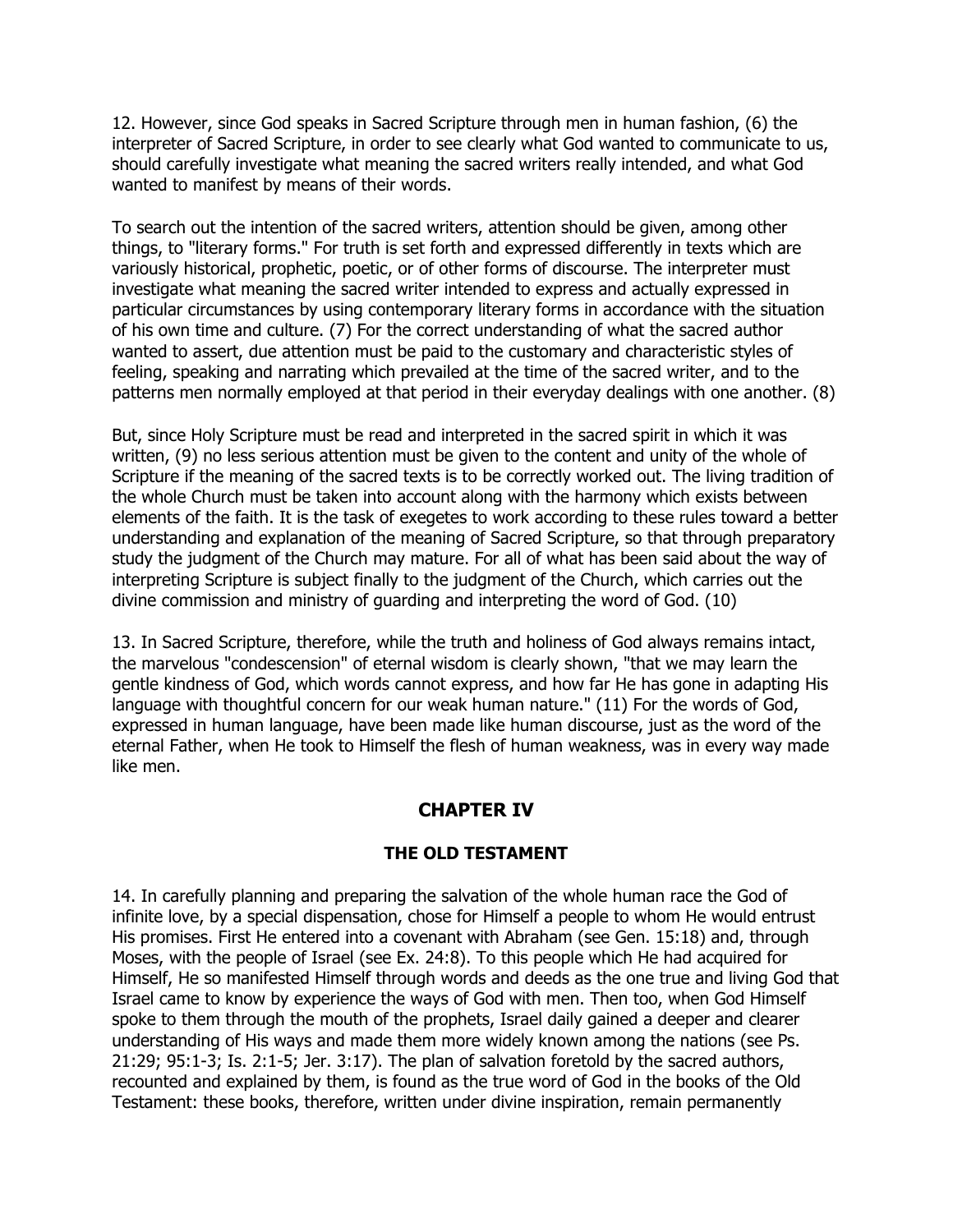valuable. "For all that was written for our instruction, so that by steadfastness and the encouragement of the Scriptures we might have hope" (Rom. 15:4).

15. The principal purpose to which the plan of the old covenant was directed was to prepare for the coming of Christ, the redeemer of all and of the messianic kingdom, to announce this coming by prophecy (see Luke 24:44; John 5:39; 1 Peter 1:10), and to indicate its meaning through various types (see 1 Cor. 10:12). Now the books of the Old Testament, in accordance with the state of mankind before the time of salvation established by Christ, reveal to all men the knowledge of God and of man and the ways in which God, just and merciful, deals with men. These books, though they also contain some things which are incomplete and temporary, nevertheless show us true divine pedagogy. (1) These same books, then, give expression to a lively sense of God, contain a store of sublime teachings about God, sound wisdom about human life, and a wonderful treasury of prayers, and in them the mystery of our salvation is present in a hidden way. Christians should receive them with reverence.

16. God, the inspirer and author of both Testaments, wisely arranged that the New Testament be hidden in the Old and the Old be made manifest in the New. (2) For, though Christ established the new covenant in His blood (see Luke 22:20; 1 Cor. 11:25), still the books of the Old Testament with all their parts, caught up into the proclamation of the Gospel, (3) acquire and show forth their full meaning in the New Testament (see Matt. 5:17; Luke 24:27; Rom. 16:25-26; 2 Cor. 14:16) and in turn shed light on it and explain it.

# **CHAPTER V**

## **THE NEW TESTAMENT**

17. The word of God, which is the power of God for the salvation of all who believe (see Rom. 1:16), is set forth and shows its power in a most excellent way in the writings of the New Testament. For when the fullness of time arrived (see Gal. 4:4), the Word was made flesh and dwelt among us in His fullness of graces and truth (see John 1:14). Christ established the kingdom of God on earth, manifested His Father and Himself by deeds and words, and completed His work by His death, resurrection and glorious Ascension and by the sending of the Holy Spirit. Having been lifted up from the earth, He draws all men to Himself (see John 12:32, Greek text), He who alone has the words of eternal life (see John 6:68). This mystery had not been manifested to other generations as it was now revealed to His holy Apostles and prophets in the Holy Spirit (see Eph. 3:4-6, Greek text), so that they might preach the Gospel, stir up faith in Jesus, Christ and Lord, and gather together the Church. Now the writings of the New Testament stand as a perpetual and divine witness to these realities.

18. It is common knowledge that among all the Scriptures, even those of the New Testament, the Gospels have a special preeminence, and rightly so, for they are the principal witness for the life and teaching of the incarnate Word, our savior.

The Church has always and everywhere held and continues to hold that the four Gospels are of apostolic origin. For what the Apostles preached in fulfillment of the commission of Christ, afterwards they themselves and apostolic men, under the inspiration of the divine Spirit, handed on to us in writing: the foundation of faith, namely, the fourfold Gospel, according to Matthew, Mark, Luke and John.(1)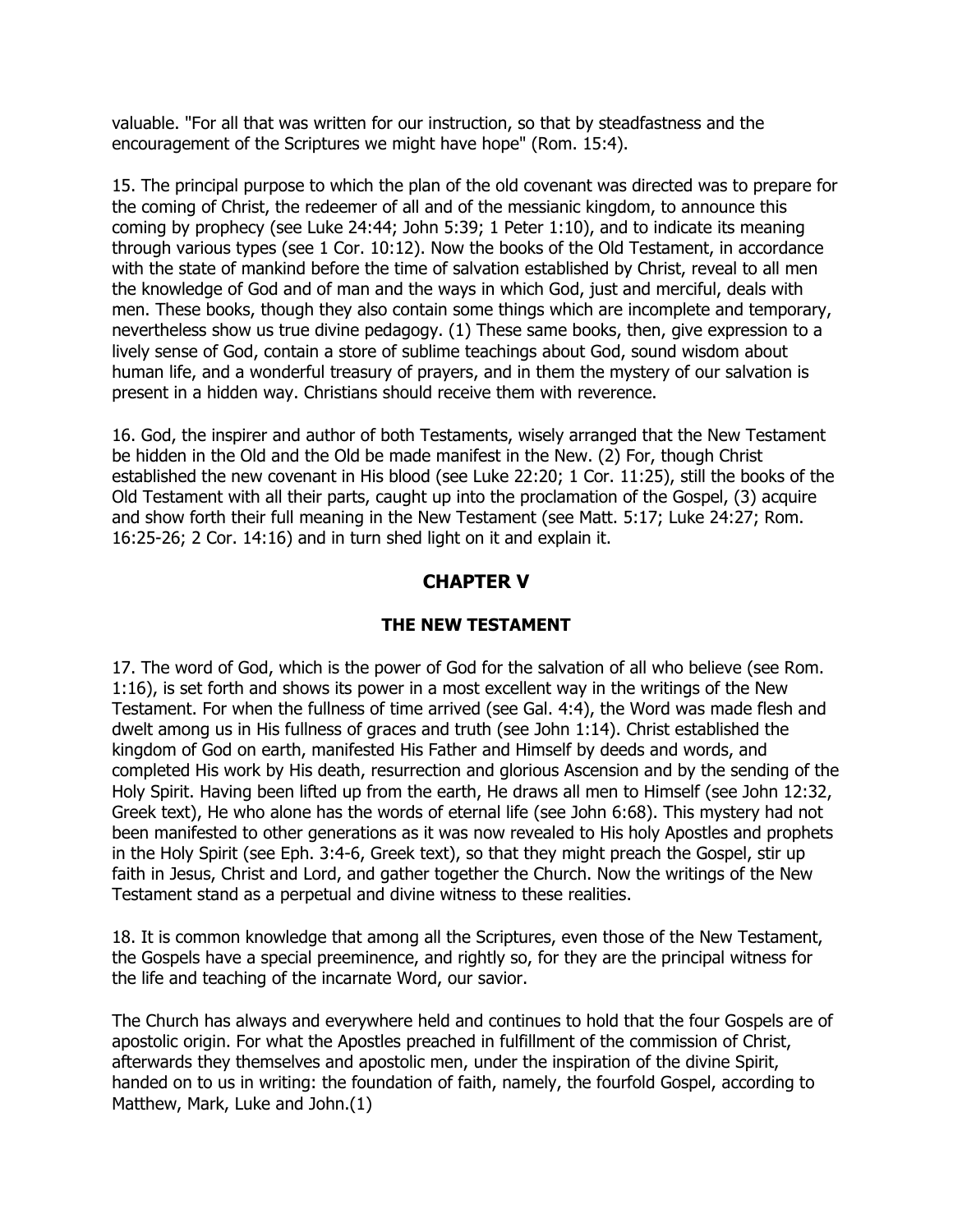19. Holy Mother Church has firmly and with absolute constancy held, and continues to hold, that the four Gospels just named, whose historical character the Church unhesitatingly asserts, faithfully hand on what Jesus Christ, while living among men, really did and taught for their eternal salvation until the day He was taken up into heaven (see Acts 1:1). Indeed, after the Ascension of the Lord the Apostles handed on to their hearers what He had said and done. This they did with that clearer understanding which they enjoyed (3) after they had been instructed by the glorious events of Christ's life and taught by the light of the Spirit of truth. (2) The sacred authors wrote the four Gospels, selecting some things from the many which had been handed on by word of mouth or in writing, reducing some of them to a synthesis, explaining some things in view of the situation of their churches and preserving the form of proclamation but always in such fashion that they told us the honest truth about Jesus.(4) For their intention in writing was that either from their own memory and recollections, or from the witness of those who "themselves from the beginning were eyewitnesses and ministers of the Word" we might know "the truth" concerning those matters about which we have been instructed (see Luke 1:2-4).

20. Besides the four Gospels, the canon of the New Testament also contains the epistles of St. Paul and other apostolic writings, composed under the inspiration of the Holy Spirit, by which, according to the wise plan of God, those matters which concern Christ the Lord are confirmed, His true teaching is more and more fully stated, the saving power of the divine work of Christ is preached, the story is told of the beginnings of the Church and its marvelous growth, and its glorious fulfillment is foretold.

For the Lord Jesus was with His apostles as He had promised (see Matt. 28:20) and sent them the advocate Spirit who would lead them into the fullness of truth (see John 16:13).

### **CHAPTER VI**

### **SACRED SCRIPTURE IN THE LIFE OF THE CHURCH**

21. The Church has always venerated the divine Scriptures just as she venerates the body of the Lord, since, especially in the sacred liturgy, she unceasingly receives and offers to the faithful the bread of life from the table both of God's word and of Christ's body. She has always maintained them, and continues to do so, together with sacred tradition, as the supreme rule of faith, since, as inspired by God and committed once and for all to writing, they impart the word of God Himself without change, and make the voice of the Holy Spirit resound in the words of the prophets and Apostles. Therefore, like the Christian religion itself, all the preaching of the Church must be nourished and regulated by Sacred Scripture. For in the sacred books, the Father who is in heaven meets His children with great love and speaks with them; and the force and power in the word of God is so great that it stands as the support and energy of the Church, the strength of faith for her sons, the food of the soul, the pure and everlasting source of spiritual life. Consequently these words are perfectly applicable to Sacred Scripture: "For the word of God is living and active" (Heb. 4:12) and "it has power to build you up and give you your heritage among all those who are sanctified" (Acts 20:32; see 1 Thess. 2:13).

22. Easy access to Sacred Scripture should be provided for all the Christian faithful. That is why the Church from the very beginning accepted as her own that very ancient Greek translation of the Old Testament which is called the septuagint; and she has always given a place of honor to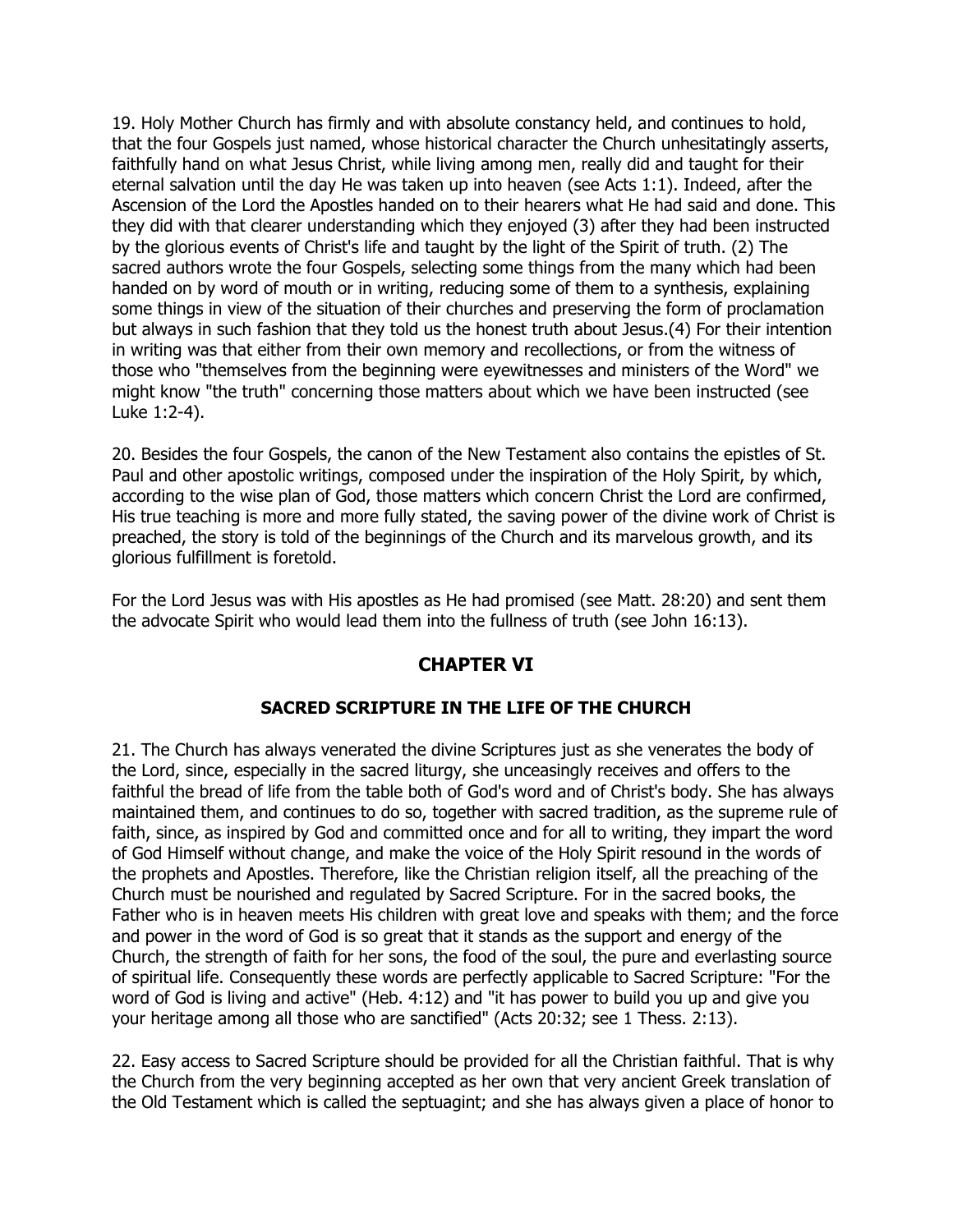other Eastern translations and Latin ones especially the Latin translation known as the vulgate. But since the word of God should be accessible at all times, the Church by her authority and with maternal concern sees to it that suitable and correct translations are made into different languages, especially from the original texts of the sacred books. And should the opportunity arise and the Church authorities approve, if these translations are produced in cooperation with the separated brethren as well, all Christians will be able to use them.

23. The bride of the incarnate Word, the Church taught by the Holy Spirit, is concerned to move ahead toward a deeper understanding of the Sacred Scriptures so that she may increasingly feed her sons with the divine words. Therefore, she also encourages the study of the holy Fathers of both East and West and of sacred liturgies. Catholic exegetes then and other students of sacred theology, working diligently together and using appropriate means, should devote their energies, under the watchful care of the sacred teaching office of the Church, to an exploration and exposition of the divine writings. This should be so done that as many ministers of the divine word as possible will be able effectively to provide the nourishment of the Scriptures for the people of God, to enlighten their minds, strengthen their wills, and set men's hearts on fire with the love of God. (1) The sacred synod encourages the sons of the Church and Biblical scholars to continue energetically, following the mind of the Church, with the work they have so well begun, with a constant renewal of vigor. (2)

24. Sacred theology rests on the written word of God, together with sacred tradition, as its primary and perpetual foundation. By scrutinizing in the light of faith all truth stored up in the mystery of Christ, theology is most powerfully strengthened and constantly rejuvenated by that word. For the Sacred Scriptures contain the word of God and since they are inspired, really are the word of God; and so the study of the sacred page is, as it were, the soul of sacred theology. (3) By the same word of Scripture the ministry of the word also, that is, pastoral preaching, catechetics and all Christian instruction, in which the liturgical homily must hold the foremost place, is nourished in a healthy way and flourishes in a holy way.

25. Therefore, all the clergy must hold fast to the Sacred Scriptures through diligent sacred reading and careful study, especially the priests of Christ and others, such as deacons and catechists who are legitimately active in the ministry of the word. This is to be done so that none of them will become "an empty preacher of the word of God outwardly, who is not a listener to it inwardly" (4) since they must share the abundant wealth of the divine word with the faithful committed to them, especially in the sacred liturgy. The sacred synod also earnestly and especially urges all the Christian faithful, especially Religious, to learn by frequent reading of the divine Scriptures the "excellent knowledge of Jesus Christ" (Phil. 3:8). "For ignorance of the Scriptures is ignorance of Christ."(5) Therefore, they should gladly put themselves in touch with the sacred text itself, whether it be through the liturgy, rich in the divine word, or through devotional reading, or through instructions suitable for the purpose and other aids which, in our time, with approval and active support of the shepherds of the Church, are commendably spread everywhere. And let them remember that prayer should accompany the reading of Sacred Scripture, so that God and man may talk together; for "we speak to Him when we pray; we hear Him when we read the divine saying." (6)

It devolves on sacred bishops "who have the apostolic teaching"(7) to give the faithful entrusted to them suitable instruction in the right use of the divine books, especially the New Testament and above all the Gospels. This can be done through translations of the sacred texts,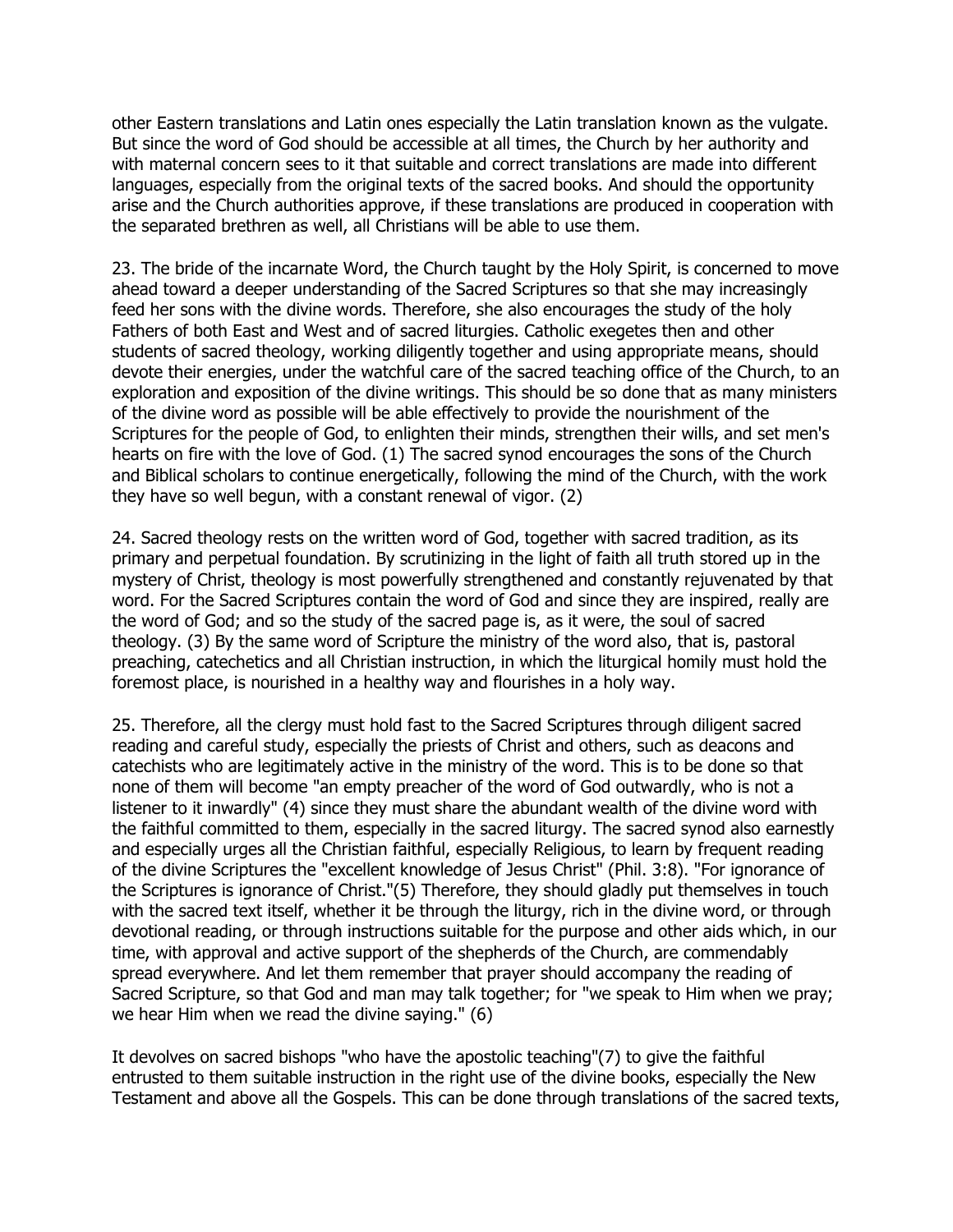which are to be provided with the necessary and really adequate explanations so that the children of the Church may safely and profitably become conversant with the Sacred Scriptures and be penetrated with their spirit.

Furthermore, editions of the Sacred Scriptures, provided with suitable footnotes, should be prepared also for the use of non-Christians and adapted to their situation. Both pastors of souls and Christians generally should see to the wise distribution of these in one way or another.

26. In this way, therefore, through the reading and study of the sacred books "the word of God may spread rapidly and be glorified" (2 Thess. 3:1) and the treasure of revelation, entrusted to the Church, may more and more fill the hearts of men. Just as the life of the Church is strengthened through more frequent celebration of the Eucharistic mystery, similar we may hope for a new stimulus for the life of the Spirit from a growing reverence for the word of God, which "lasts forever" (Is. 40:8; see 1 Peter 1:23-25).

#### **NOTES**

Preface

Article 1:

1. cf. St. Augustine, "De Catechizandis Rudibus," C.IV 8: PL. 40, 316.

Chapter I

Article 2:

2. cf. Matt. 11:27; John 1:14 and 17; 14:6; 17:1-3; 2 Cor 3:16 and 4, 6; Eph. 1, 3-14.

Article 4:

3. Epistle to Diognetus, c. VII, 4: Funk, Apostolic Fathers, I, p. 403.

Article 5:

4. First Vatican Council, Dogmatic Constitution on the Catholic Faith, Chap. 3, "On Faith:" Denzinger 1789 (3008).

5. Second Council of Orange, Canon 7: Denzinger 180 (377); First Vatican Council, loc. cit.: Denzinger 1791 (3010).

Article 6:

6. First Vatican Council, Dogmatic Constitution on the Catholic Faith, Chap. 2, "On Revelation:" Denzinger 1786 (3005).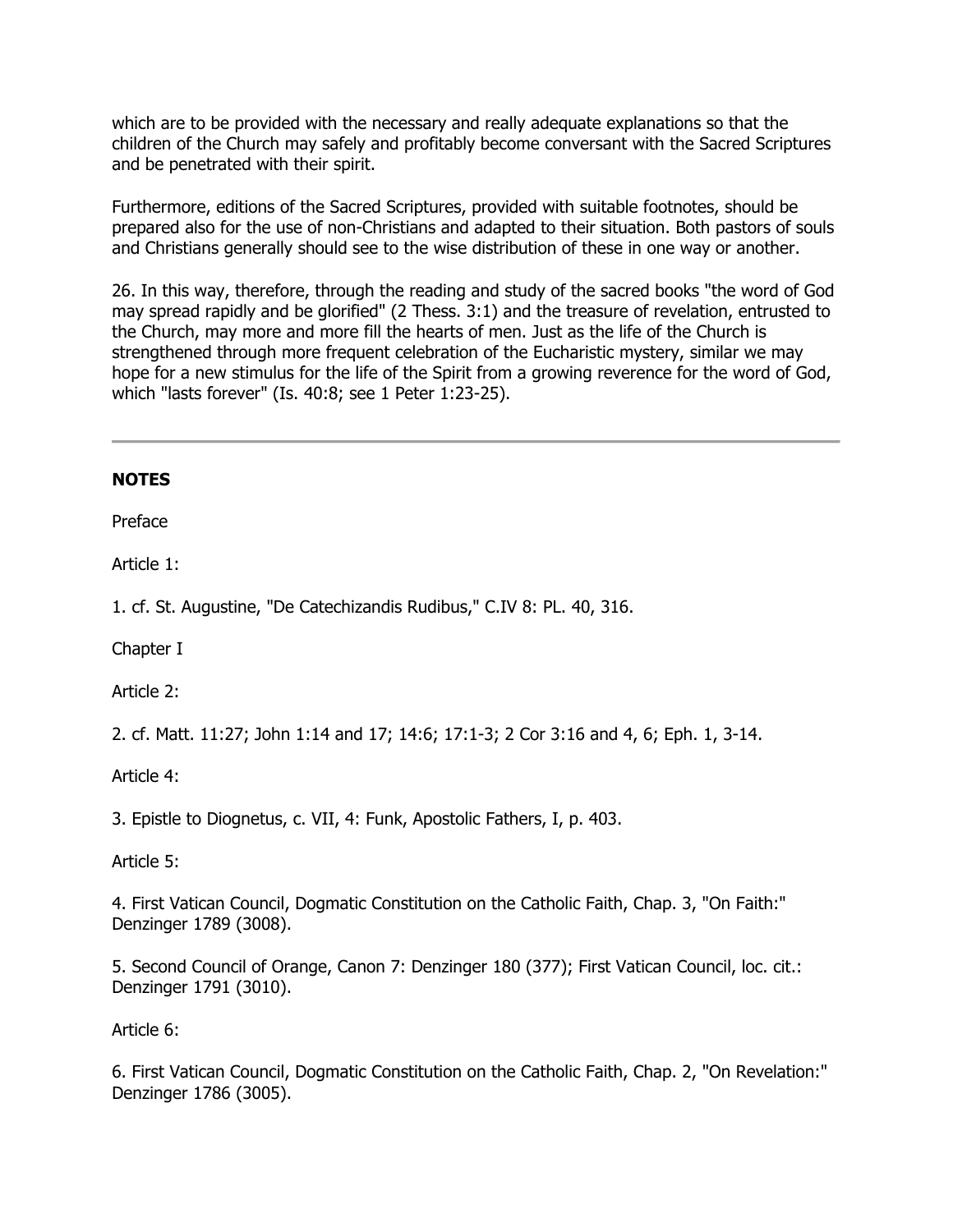7. Ibid: Denzinger 1785 and 1786 (3004 and 3005).

Chapter II

Article 7:

1. cf. Matt. 28:19-20, and Mark 16:15; Council of Trent, session IV, Decree on Scriptural Canons: Denzinger 783 (1501).

2. cf. Council of Trent, loc. cit.; First Vatican Council, session III, Dogmatic Constitution on the Catholic Faith, Chap. 2, "On revelation:" Denzinger 1787 (3005).

3. St. Irenaeus, "Against Heretics" III, 3, 1: PG 7, 848; Harvey, 2, p. 9.

Article 8:

4. cf. Second Council of Nicea: Denzinger 303 (602); Fourth Council of Constance, session X, Canon 1: Denzinger 336 (650-652).

5. cf. First Vatican Council, Dogmatic Constitution on the Catholic Faith, Chap. 4, "On Faith and Reason:" Denzinger 1800 (3020).

Article 9:

6. cf. Council of Trent, session IV, loc. cit.: Denzinger 783 (1501).

Article 10:

7. cf. Pius XII, apostolic constitution, "Munificentissimus Deus," Nov. 1, 1950: A.A.S. 42 (1950) p. 756; Collected Writings of St. Cyprian, Letter 66, 8: Hartel, III, B, p. 733: "The Church [is] people united with the priest and the pastor together with his flock."

8. cf. First Vatican Council, Dogmatic Constitution on the Catholic Faith, Chap. 3 "On Faith:" Denzinger 1792 (3011).

9. cf. Pius XII, encyclical "Humani Generis," Aug. 12, 1950: A.A.S. 42 (1950) pp. 568-69: Denzinger 2314 (3886).

Chapter III

Article 11:

1. cf. First Vatican Council, Dogmatic Constitution on the Catholic Faith, Chap. 2 "On Revelation:" Denzinger 1787 (3006); Biblical Commission, Decree of June 18,1915: Denzinger 2180 (3629): EB 420; Holy Office, Epistle of Dec. 22, 1923: EB 499.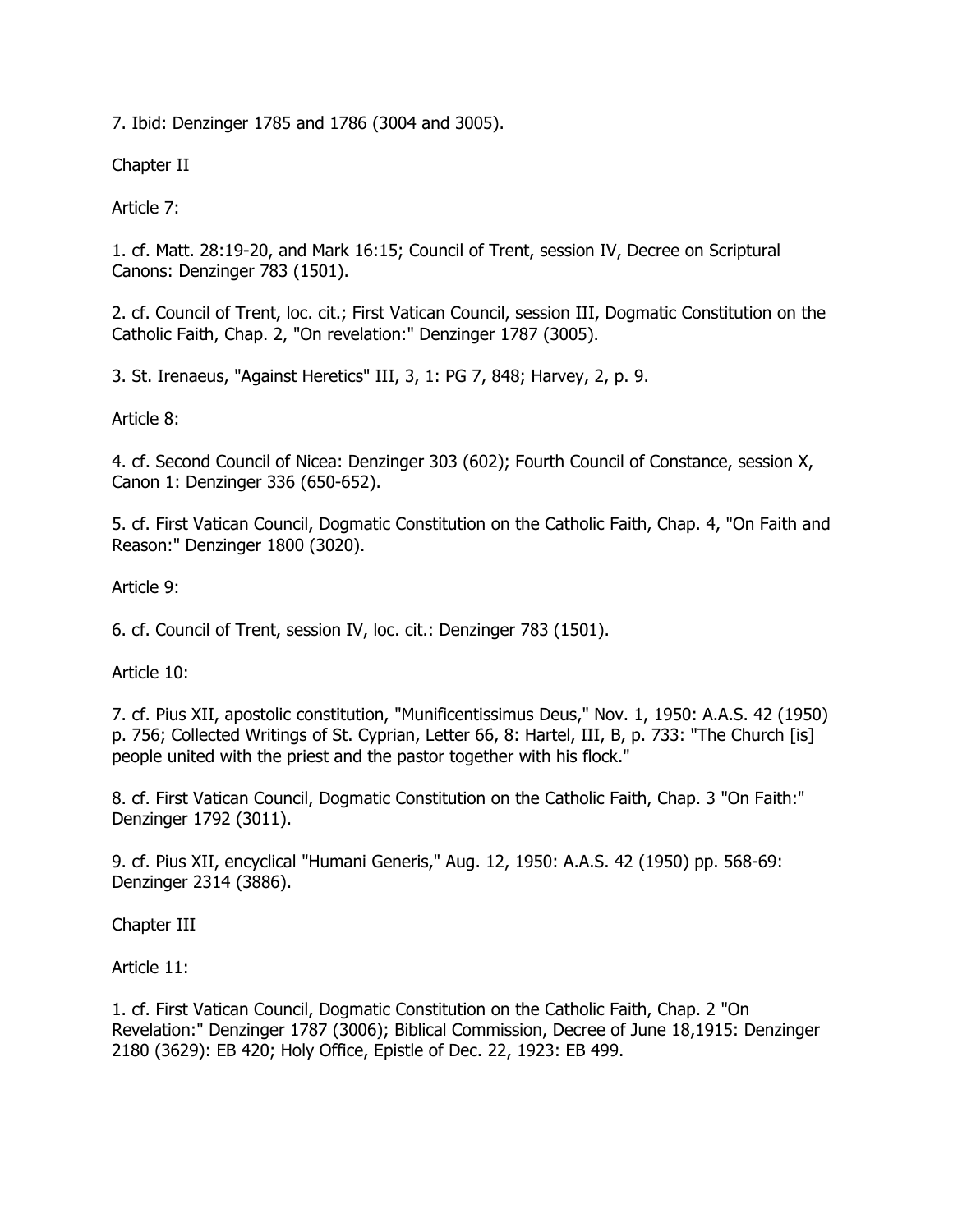2. cf. Pius XII, encyclical "Divino Afflante Spiritu," Sept. 30, 1943: A.A.S. 35 (1943) p. 314; Enchiridion Bible. (EB) 556.

3. "In" and "for" man: cf. Heb. 1, and 4, 7; ("in"): 2 Sm. 23,2; Matt.1:22 and various places; ("for"): First Vatican Council, Schema on Catholic Doctrine, note 9: Coll. Lac. VII, 522.

4. Leo XIII, encyclical "Providentissimus Deus," Nov. 18, 1893: Denzinger 1952 (3293); EB 125.

5. cf. St. Augustine, "Gen. ad Litt." 2, 9, 20:PL 34, 270-271; Epistle 82, 3: PL 33, 277: CSEL 34, 2, p. 354. St. Thomas, "On Truth," Q. 12, A. 2, C.Council of Trent, session IV, Scriptural Canons: Denzinger 783 (1501). Leo XIII, encyclical "Providentissimus Deus:" EB 121, 124, 126- 127. Pius XII, encyclical "Divino Afflante Spiritu:" EB 539.

Article 12:

6. St. Augustine, "City of God," XVII, 6, 2: PL 41, 537: CSEL. XL, 2, 228.

7. St. Augustine, "On Christian Doctrine" III, 18, 26; PL 34, 75-76.

8. Pius XII, loc. cit. Denziger 2294 (3829-3830); EB 557-562.

9. cf. Benedict XV, encyclical "Spiritus Paraclitus" Sept. 15, 1920:EB 469. St. Jerome, "In Galatians' 5, 19-20: PL 26, 417 A.

10. cf. First Vatican Council, Dogmatic Constitution on the Catholic Faith, Chapter 2, "On Revelation:" Denziger 1788 (3007).

Article 13:

11. St. John Chrysostom "In Genesis" 3, 8 (Homily l7, 1): PG 53, 134; "Attemperatio" [in English "Suitable adjustment"] in Greek "synkatabasis."

Chapter IV

Article 15:

1. Pius XI, encyclical 'Mit Brennender Sorge," March 14, 1937: A.A.S. 29 (1937) p. 51.

Article 16:

2. St. Augustine, "Quest. in Hept." 2,73: PL 34,623.

3. St. Irenaeus, "Against Heretics" III, 21,3: PG 7,950; (Same as 25,1: Harvey 2, p. 115). St. Cyril of Jerusalem, "Catech." 4,35; PG 33,497. Theodore of Mopsuestia, "In Soph." 1,4-6: PG 66, 452D-453A.

Chapter V